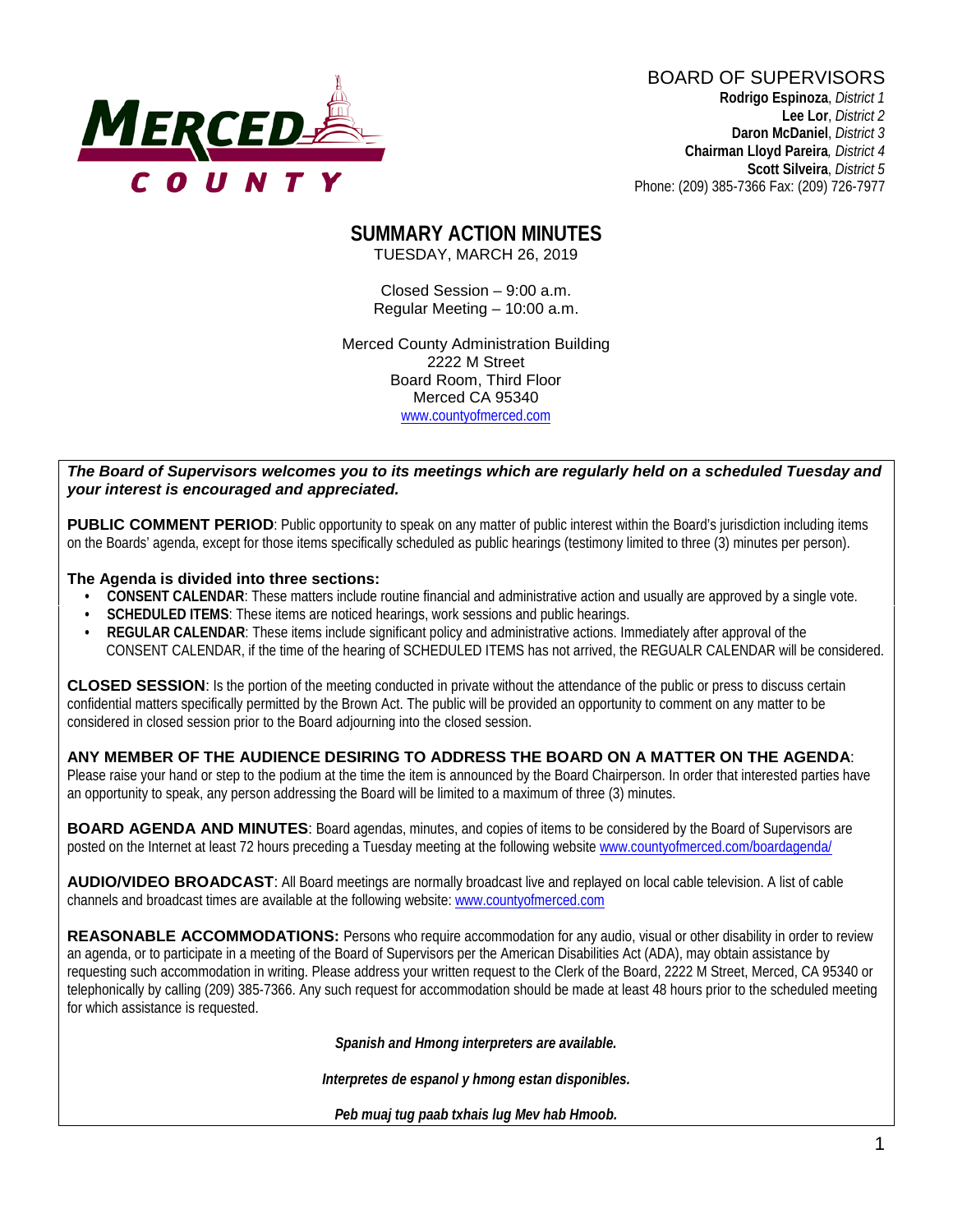#### SCHEDULED ITEMS

#### **9:00 A. M. THE PUBLIC IS INVITED TO SPEAK ON ANY ITEM ON THE AGENDA-TESTIMONY IS LIMITED TO THREE MINUTES PER PERSON**

#### **CLOSED SESSION - CONFERENCE WITH LEGAL COUNSEL - EXISTING LITIGATION:**

It is the intention of the Board to meet in Closed Session concerning Existing Litigation pursuant to Government Code Section 54956.9(d)(1): 1. Matthew Valizan v. County of Merced, Workers Compensation Appeals Board Case Nos. ADJ11006327, ADJ11006329, ADJ11006332, and ADJ11006331. 2. Nichol Wall (Ramos) v. County of Merced, Workers Compensation Appeals Board Case No. ADJ9519911. 3. Munguia, et al. v. County of Merced, et al. Merced Superior Court Case No. 18CV-00792.

**THE BOARD RECESSED AT 9:02 A.M. AND RECONVENED AT 10:00 A.M. WITH ALL MEMBERS PRESENT, THE CHAIRMAN ADVISED STAFF WAS GIVEN DIRECTION AND THE BOARD UNANIMOUSLY AUTHORIZED RETAINING THE LAW OFFICE OF ARATA, SWINGLE, VAN EGMOND, ET AL. TO DEFEND THE COUNTY AND ITS EMPLOYEE IN MUNGUIA, ET AL. V. COUNTY OF MERCED, ET AL. MERCED SUPERIOR COURT CASE NO. 18CV-00792. COUNTY COUNSEL IS AUTHORIZED TO TAKE ALL STEPS NECESSARY TO EFFECT THE RETENTION.**

**GOVERNMENT CODE SECTION 54954.2 COMPLIANCE (LATE AGENDA ITEMS)**

**10:00 A. M. INVOCATION led by Supervisor Pareira/PLEDGE OF ALLEGIANCE**

**PUBLIC OPPORTUNITY TO SPEAK ON ANY MATTER OF PUBLIC INTEREST WITHIN THE BOARD'S JURISDICTION INCLUDING ITEMS ON THE BOARD'S AGENDA, EXCEPT FOR THOSE ITEMS SPECIFICALLY SCHEDULED AS PUBLIC HEARINGS (TESTIMONY LIMITED TO THREE MINUTES PER PERSON)**

#### *REVIEW BOARD ORDER – SEE PAGE 9*

**APPROVAL OF CONSENT AGENDA CALENDAR (ITEMS #1 - 16)**

#### **PUBLIC HEARING:**

#### **PUBLIC HEALTH - PUBLIC HEARING:**

To consider the Report of Demolition and consider adding costs of demolition to the Tax Assessment Roll.

#### **RECOMMENDATION:**

1) Open the Public Hearing to consider the Report of Demolition of the structure located at 7149 Walnut Avenue, Winton, CA 95388 (APN 146-091-003); 2) Close the Public Hearing; and 3) Authorize the Auditor-Controller and Tax Collector to assess the cost of demolition for a total amount of \$17,729.15, on the Assessment Roll as a Special Assessment and a lien on the property,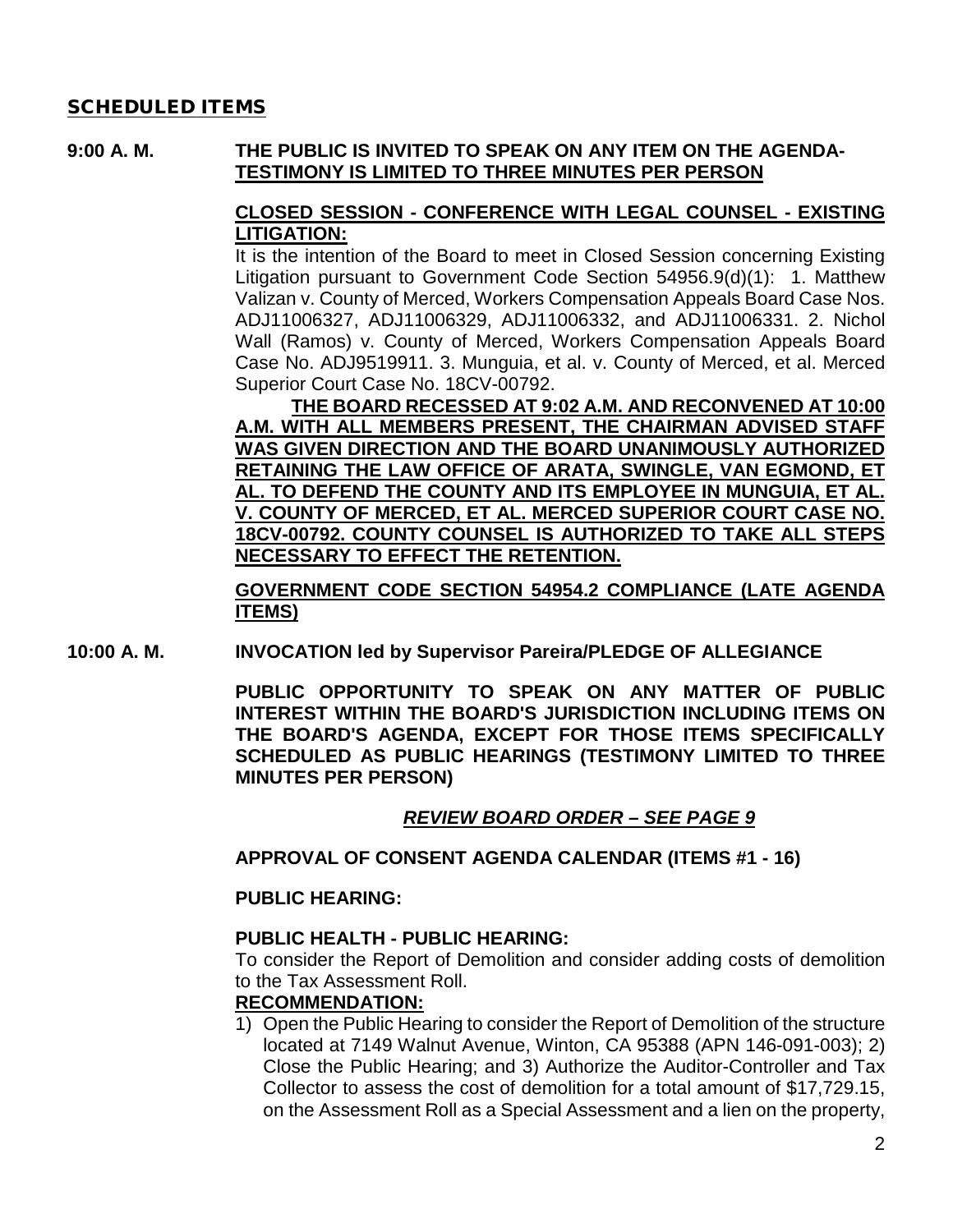pursuant to the Uniform Housing Code Section 1605.3 or obligate the property owner to pay all costs of demolition pursuant to the Uniform Housing Code Section 1605.2.

# *REVIEW BOARD ORDER – SEE PAGES 9 AND 10*

#### **REPORTS/BOARD DIRECTION**

County Executive Officer, County Counsel, Board of Supervisors Members CONSENT CALENDAR (Items # 1-16)

# **APPROVED AS RECOMMENDED AYES: ALL**

#### Public Works

- 1. Approve Budget Transfer in the amount of \$25,000 to increase appropriation to cover additional scope of work requested by the Human Services Agency for the Los Banos Breakroom project.
- 2. Approve Budget Transfer in the amount of \$150,000 to increase appropriation to cover additional scope of work requested by the Human Services Agency for the Wardrobe Parking Lot project.
- 3. Approve and authorize the Chairman to sign Amendment Contract No. 2016118 with GHD (formerly Omni-Means) for services related to transportation studies and cost estimates.
- 4. Approve and authorize the Chairman to sign Amendment Contract No. 2016119 with TJKM for services related to transportation studies and cost estimates.
- 5. Approve and authorize the Chairman to sign Amendment Contract No. 2016120 with Mott MacDonald for services related to transportation studies and cost estimates.

#### Behavioral Health and Recovery Services

6. Approve and authorize the Chairman to sign Interdepartmental Amendment Contract No. 2012167 with the Probation Department for the services of one (1) Deputy Probation Officer related to the Adult Mental Health Court as part of the Mental Health Services Act Community Services and Supports Plan.

#### Human Services Agency

7. Approve and authorize the Chairman to sign Amendment Contract No. 2018053 with Merced County Office of Education for the Emergency Child Care Bridge Program for foster children; and approve related budget transfer. (4/5 Vote Required)

#### Community and Economic Development

8. Set a Public Hearing for April 16, 2019 at 10:00 a.m. to recommend amendment of the agricultural preserve with reference to eight parcels, resulting from seven Property Line Adjustments and one Voluntary Merger located at: 1) Southwest corner of W. Walnut Avenue and N. Vine Avenue in the Winton area; 2) The North side of Bambauer Road, 950 feet west of N. Hunt Road in the Newman area; 3) The West side of S. Mercey Springs Road, 0.5 miles south of W. Henry Miller Avenue, in the Los Banos area; 4) The North side of E. Stretch Road, 2,400 feet east of Piedmont Drive, in the Merced area; 5) The Southeast corner of S. Mercey Springs Road and W. Copa de Ora Avenue, in the Los Banos area; 6) The Northeast corner of W. Sunset Drive and N. Sultana Drive in the Atwater area; 7) The Northwest corner of W.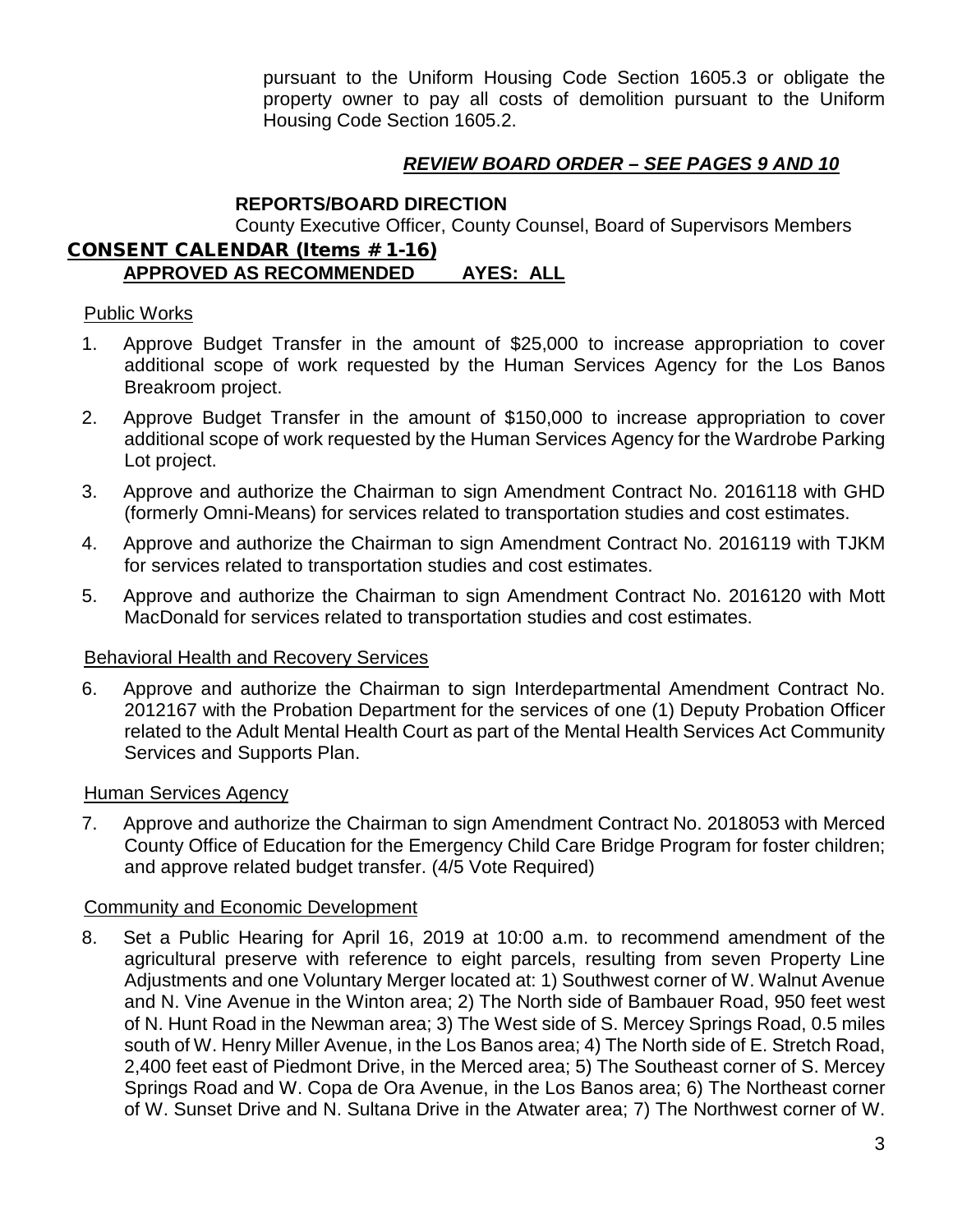Bradshaw Road and N. Fox Road in the Atwater area; and 8) The Southwest corner of N. Sultana Drive and Eucalyptus Avenue in the Livingston area, as per the requirements of the Land Conservation Act of 1965 (Williamson Act) Section 51200 et seq. of the California Government Code.

9. Proclaim support and recognition of California Aerospace and Aviation Days, April 1-3, 2019; and Direct CED staff to distribute the Proclamation as appropriate.

# **Fire**

10. Approve Budget Transfer in the amount of \$35,000 for the purchase of a vehicle for OES Support. 50% of the cost of this vehicle will be reimbursed through the Emergency Management Performance Grant. The reimbursement will be received in FY 19/20 and is reflected in the proposed budget.

#### Workforce Investment

- 11. Approve and authorize the Chairman to sign Amendment Contract No. 2018200 with ProPath, Inc. to incorporate the revised Equal Employment Opportunity (EEO) languages in The Workforce Innovation & Opportunity Act (WIOA) Section 188.
- 12. Approve Budget Transfer in the amount of \$144,520 for the increased Foundation contract for the Storm NDWG Grant.

## Executive Office

- 13. Approve travel requests received from Sheriff and Workforce Investment as recommended by Executive Office.
- 14. Act on Claims for Damages submitted by Shawn Shears, Ryan Ealy, Application for Leave to Present a Late Claim from Emanuel Enriquez, Minor, Application for Leave to Present a Late Claim from Isaiah Enriquez, Minor, and an Application for Leave to Present a Late Claim from Solomon Enriquez, Minor as recommended by Risk Management and County Counsel.
- 15. Adopt Resolution recognizing the importance of the 2020 U.S. Census and supporting the efforts to help ensure a complete, fair, and accurate count of all Californians.

# **ADOPTED RESOLUTION NO. 2019-21**

#### Board Recognition

16. Authorize Certificate of Recognition to Livingston Community Health for ribbon cutting at Live Well Campus.

# REGULAR CALENDAR

# BOARD ACTION

#### PUBLIC WORKS

17. Contract with Westervelt Ecological Services for acquisition of one species credits of Giant Garter Snake (G.G.S.) at a cost of \$55,000 for the Dickenson Ferry Road over Bear Creek Bridge Replacement Project; and authorize the Director of Public Works, or his designee, to execute the contract.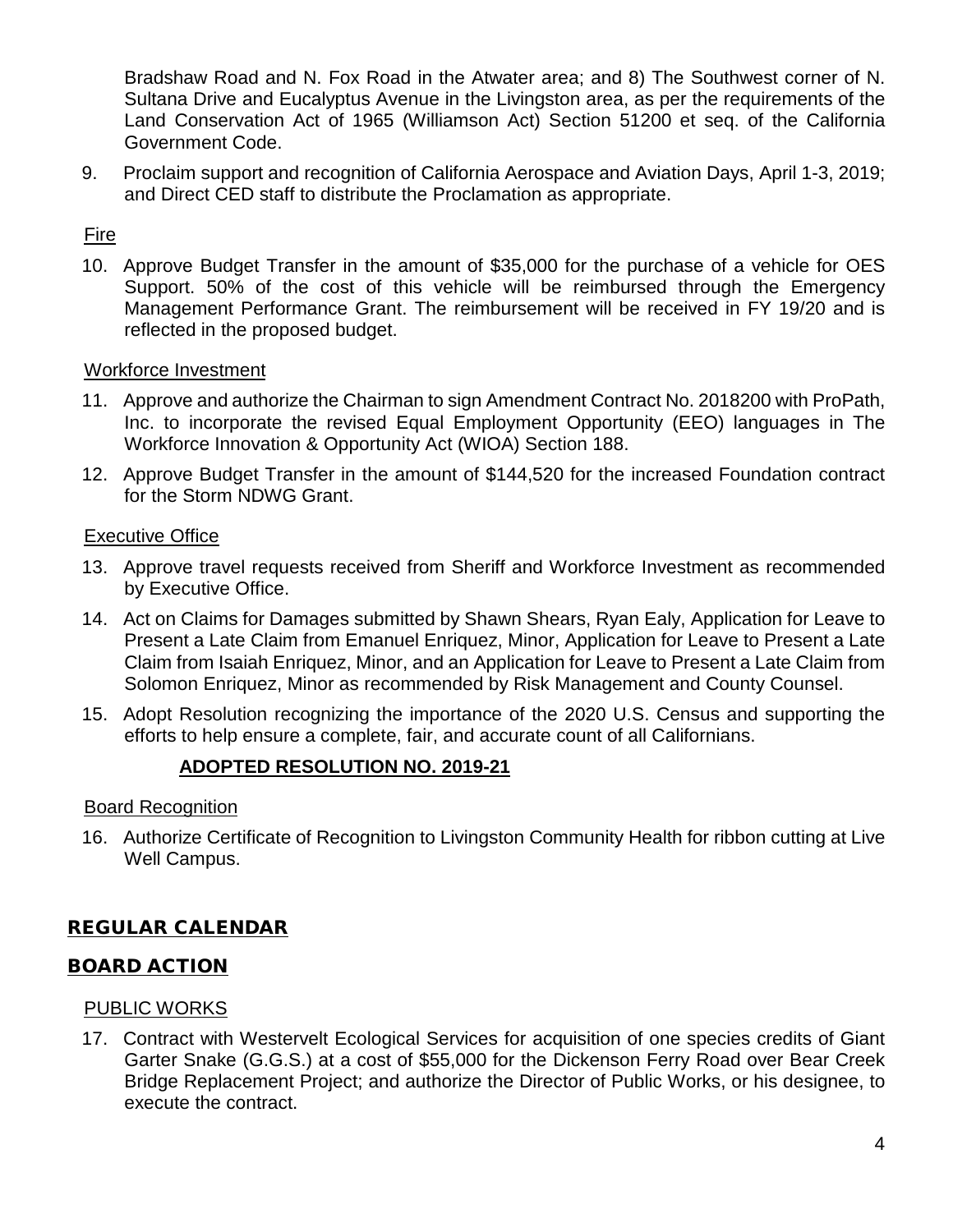# **AUTHORIZED CONTRACT NO. 2019071 AS RECOMMENDED AYES: ALL**

18. 1) Approve the Plans and Specifications for the La Grange Road over Dry Creek Bridge Replacement project in the Snelling area; 2) Authorize Public Works to advertise the project and conduct a Public Bid Opening; 3) Authorize Director of Public Works to award and execute a construction contract to the lowest responsible bidder provided said bid is within the established budget, upon approval of County Counsel and Risk Management; and 4) Direct Public Works to return to the Board with an informational item describing all actions taken.

# **AUTHORIZED CONTRACT NO. 2019072 AS RECOMMENDED AYES: ALL**

# HEALTH

19. Contract with ESO Solutions, Inc. for emergency medical services data repository management system services.

# **AUTHORIZED CONTRACT NO. 2019069 AS RECOMMENDED AYES: ALL**

20. 1) Contract with California Department of Public Health (Grant Agreement No. 18-10553) for the Racial and Ethnic Approaches to Community Health Grant retroactive to September 30, 2018 through September 29, 2023 for an amount not to exceed \$1,150,000; 2) Approve the addition of one (1) Health Education Specialist, class 7591, range 72.3, 100% sub-vented ratio, for a \$0 total County cost to Budget Unit 40025; 3) Approve amendment to the Position Allocation Resolution 06-120/A; and 4) Approve related budget transfer. (4/5 Vote Required)

## **AUTHORIZED CONTRACT NO. 2019070 AND ADOPTED RESOLUTION NO. 2019- 22 AS RECOMMENDED AYES: ALL**

21. Contract with ChangeLab Solutions to provide continued technical support for the Supplemental Nutrition Assistance Program.

# **AUTHORIZED CONTRACT NO. 2019073 AS RECOMMENDED AYES: ALL**

# BEHAVIORAL HEALTH AND RECOVERY SERVICES

22. Interdepartmental Agreement with Merced County Probation for mail courier services.

# **AUTHORIZED CONTRACT NO. 2019074 AS RECOMMENDED AYES: ALL**

23. Interdepartmental Agreement with Human Services Agency for mail courier services.

# **AUTHORIZED CONTRACT NO. 2019075 AS RECOMMENDED AYES: ALL**

24. Authorize the Department of Administrative Services, on behalf of Behavioral Health and Recovery Services to develop and release Request for Proposals to secure a qualified vendor to provide Youth Substance Use Disorder residential treatment services and qualified vendor to provide Sober Living Environment residences, to select the most responsive bidders, to negotiate agreements and return to the Board for final execution of agreements.

# **APPROVED AS RECOMMENDED AYES: ALL**

# HUMAN SERVICES AGENCY

25. Contract with Central Valley Opportunity Center for the provision of vocational training services for Welfare-to-Work participants.

# **AUTHORIZED CONTRACT NO. 2019076 AS RECOMMENDED AYES: ALL**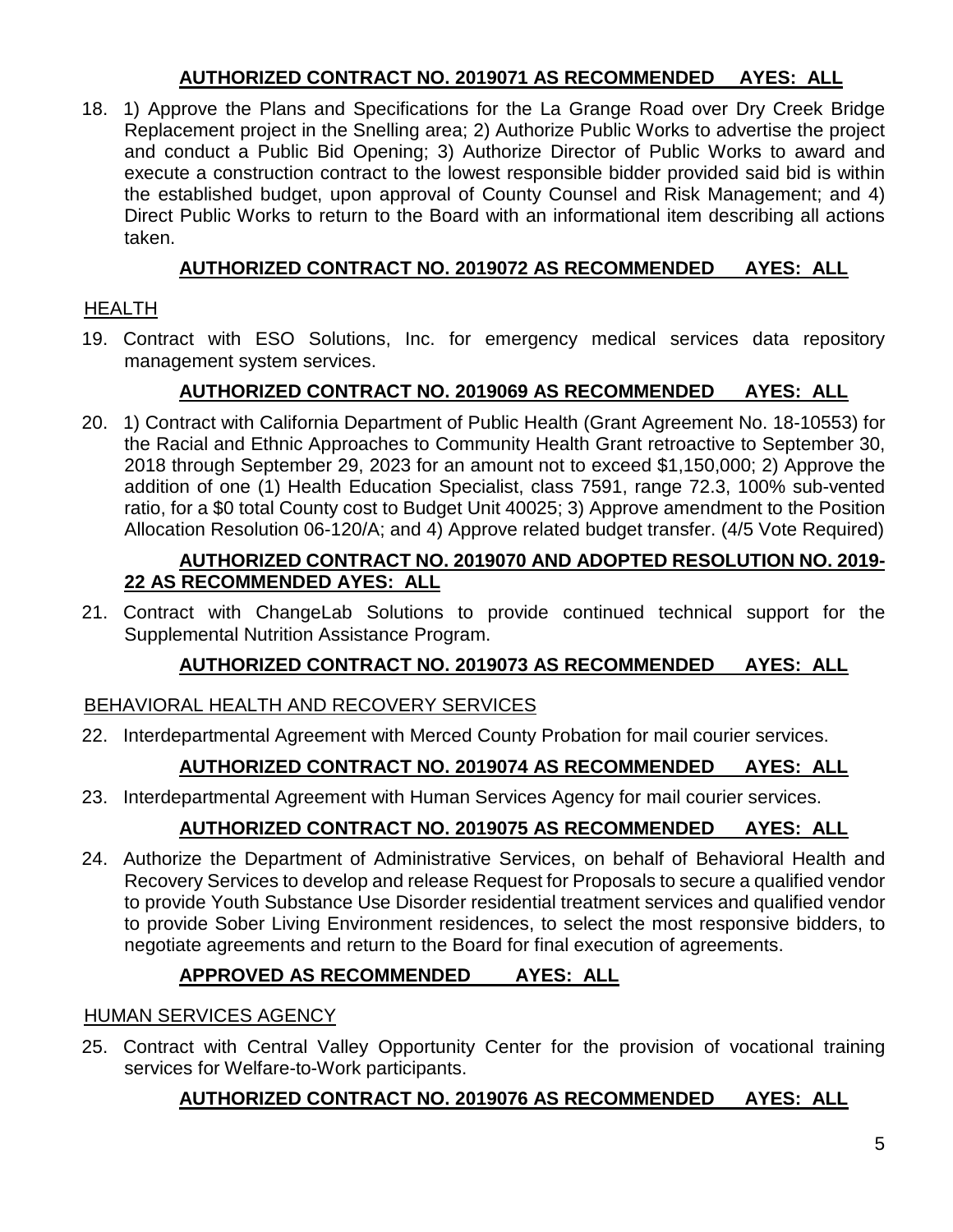26. Memorandum of Understanding with Merced Union High School District to establish that transportation will be provided, arranged and funded for children in foster care that require transportation to their school of origin.

# **AUTHORIZED CONTRACT NO. 2019077 AS RECOMMENDED AYES: ALL**

## COMMUNITY AND ECONOMIC DEVELOPMENT

27. Review and accept the General Plan Annual Progress Report and direct staff to forward a copy of the report to the Governor's Office of Planning and Research, and the State Department of Housing and Community Development.

# **APPROVED AS RECOMMENDED AYES: ALL**

#### WORKFORCE INVESTMENT

28. Contract with Workforce Investment Board of Tulare County for reimbursement of its planning efforts in the Prison to Employment Initiative Planning Grant.

## **AUTHORIZED CONTRACT NO. 2019078 AS RECOMMENDED AYES: ALL**

29. Contract with Employers' Training Resource for reimbursement of its planning efforts in the Prison to Employment Initiative Planning Grant.

## **AUTHORIZED CONTRACT NO. 2019079 AS RECOMMENDED AYES: ALL**

## FIRE

30. Memorandum of Understanding with the City of Atwater to disperse Homeland Security Grant Programs FY 2017 funds to the City of Atwater for purchase of portable radios.

## **AUTHORIZED CONTRACT NO. 2019080 AS RECOMMENDED AYES: ALL**

31. Memorandum of Understanding with the City of Gustine to disperse Homeland Security Grant Programs FY 2016 and FY 2017 funds to the City of Gustine for purchase of Extrication Equipment.

#### **AUTHORIZED CONTRACT NOS. 2019081 (FY 2016) AND 2019082 (FY 2017) AS RECOMMENDED AYES: ALL**

#### **SHERIFF**

32. Contract with the 35th District Agriculture Association for Law Enforcement Services at the Merced County Fair.

# **AUTHORIZED CONTRACT NO. 2019083 AS RECOMMENDED AYES: 1, 3, 4, 5 RECUSAL: 2**

#### *REVIEW BOARD ORDER – SEE PAGE 10*

33. Approve and authorize the Sheriff to sign the Letter of Agreement and supporting documents with the Drug Enforcement Administration to accept funding in the amount of \$96,000 for the 2019 Domestic Cannabis Eradication and Suppression Program (DCESP) for the eradication of illegal cannabis in Merced County.

# **AUTHORIZED CONTRACT NO. 2019084 AS RECOMMENDED AYES: ALL**

34. Approve the Emergency Management Mutual Aid Plan (EMMA) between Merced County Sheriff's Office and Butte County for mutual aid services provided during the Camp Fire; and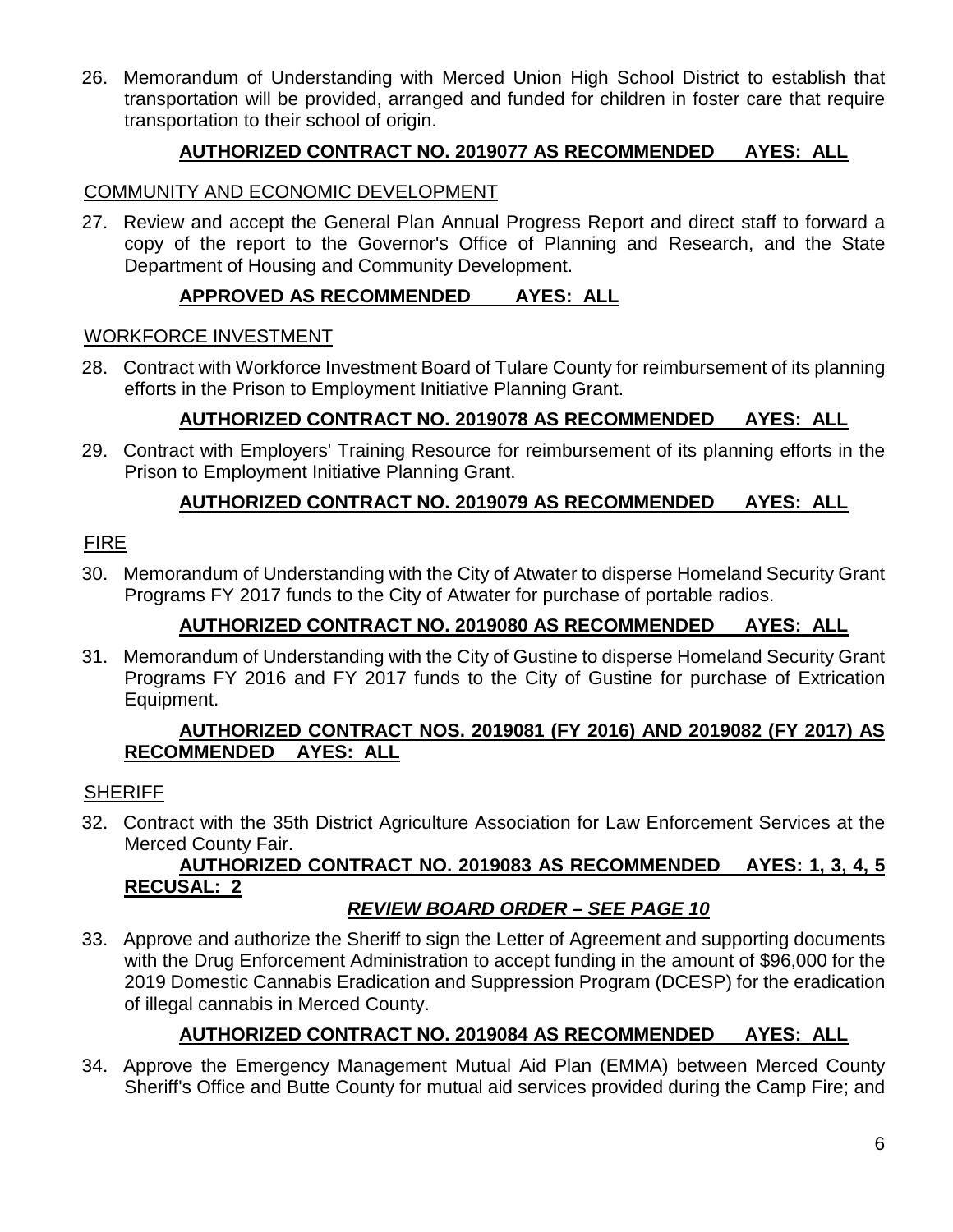authorize the Sheriff to sign the Post Event Agreement in concurrence with County Executive Office and Counsel approval.

# **AUTHORIZED CONTRACT NO. 2019085 AS RECOMMENDED AYES: ALL**

35. Contract with Aramark Correctional Services LLC for the provision of commissary services to the adult inmates of the Sheriff's Correctional Facilities.

# **AUTHORIZED CONTRACT NO. 2019086 AS RECOMMENDED AYES: ALL**

## LIBRARY

36. Accept the California Public Library Services Board, Black Gold Cooperative Library System, Value of Libraries STEM Mini Grant award for Dos Palos and Gustine Libraries to provide Science, Technology, Engineering, and Math programming before September 2019 in the amount of \$3,000 for Fiscal Year 2018/19; and approve related budget transfer. (4/5 Vote Required)

# **AUTHORIZED CONTRACT NO. 2019087 AS RECOMMENDED AYES: ALL**

#### ADMINISTRATIVE SERVICES

37. Declare assorted vehicles, miscellaneous office furniture, assorted office equipment and miscellaneous supplies, assorted electronic items/equipment, fleet vehicle parts, and assorted library books (listed on Exhibit A) as Surplus Property as recommended and authorize its disposal by approved internet public auction.

# **APPROVED AS RECOMMENDED AYES: ALL**

## RECORDER

38. Contract with PFA, Inc. to create electronic images of microfilm and microfiche records.

#### **AUTHORIZED CONTRACT NO. 2019088 AS RECOMMENDED AYES: ALL**

#### EXECUTIVE OFFCE

39. 1) Approve the proposed amendments to the Administrative Services Agreement for the Governmental 457(b) Deferred Compensation Plan of Merced County with Nationwide Retirement Solutions, Inc. for 10 years effective April 1, 2019 with an annualized compensation requirement of 0.04%, adding an explicit fee of 0.10% to be credited to the Plan Expense Account, and all other services and performance guarantees as provided in the agreement; 2) Approve the agreement to add the Roth option to the deferred compensation plan effective April 1, 2019; and authorize the Chairman to sign all necessary documents.

#### **AUTHORIZED CONTRACT NOS. 2019089 (SERVICES) AND 2019090 (ROTH) AS RECOMMENDED AYES: ALL**

#### BOARD OF SUPERVISORS

40. Accept 2018 Local Agency Biennial Notice from Snelling Cemetery District as submitted, and authorize notification to the agency of action taken.

# **APPROVED AS RECOMMENDED AYES: ALL**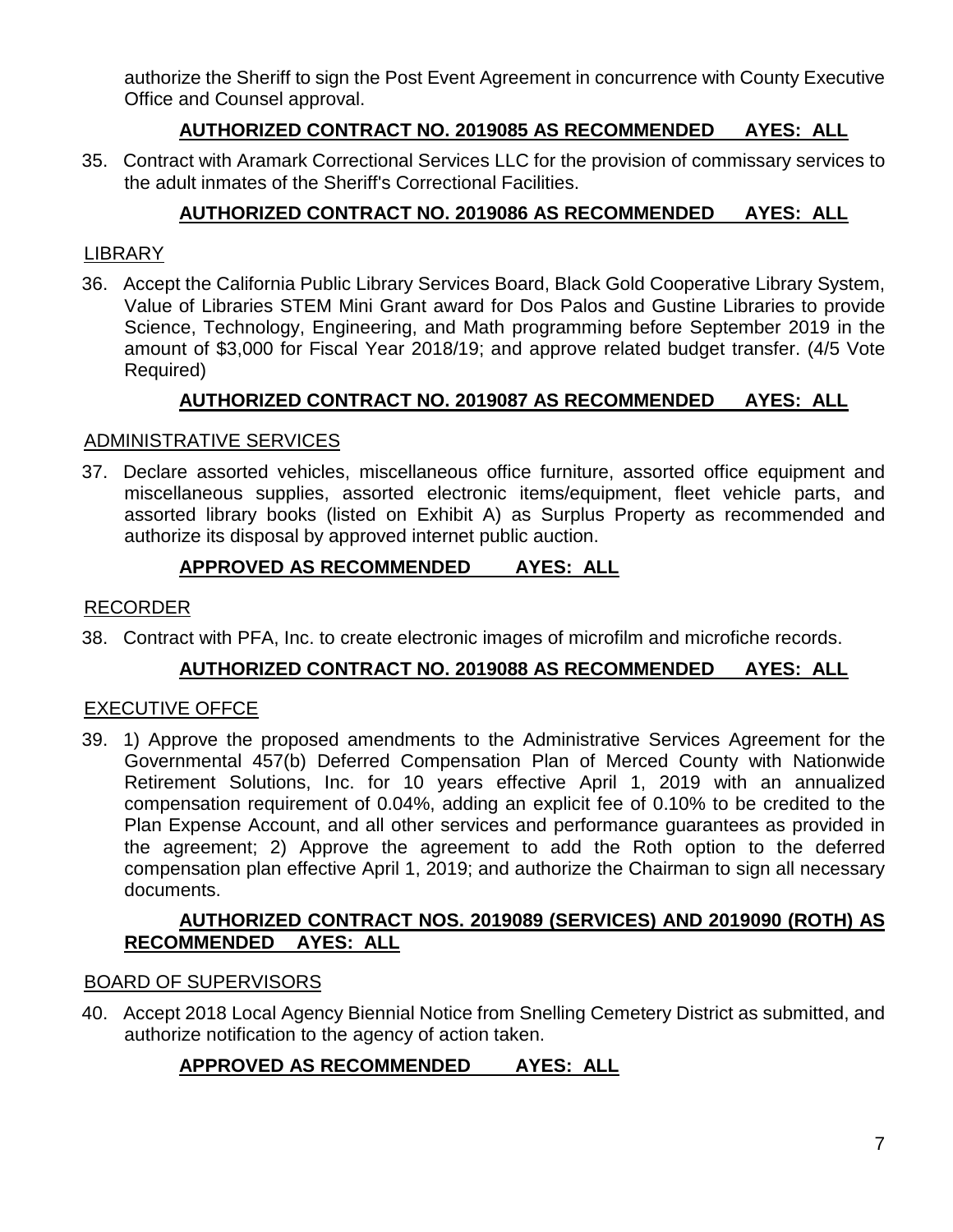#### BOARD APPOINTMENTS

41. Appoint Brian Neely to the Emergency Medical Care Committee as the County Fire Chief Representative (or his/her designee) position vacated by the retirement of Division Chief Mark Lawson, serving at the pleasure of the Board.

# **APPROVED AS RECOMMENDED AYES: ALL**

42. Appoint Raju Toor to serve as a member of the Hilmar Municipal Advisory Council until May 3, 2022.

# **APPROVED AS RECOMMENDED AYES: ALL**

## BOARD INFORMATION & POSSIBLE ACTION **ACCEPTED AND PLACED ON FILE AYES: ALL**

- 43. Hilmar Unified School District re: Resolution of the Board of Education of the District declaring the election results and certifying the proceedings of the November 6, 2018 General Obligation Bond Election.
- 44. Board Travel Summaries for period of January, 2019 through March, 2019 pursuant to Government Code Section 53232.3(d).

#### **THE BOARD ADJOURNED THE MEETING AT 11:00 A.M. UNTIL TUESDAY, APRIL 9, 2019 AT 10:00 A.M.**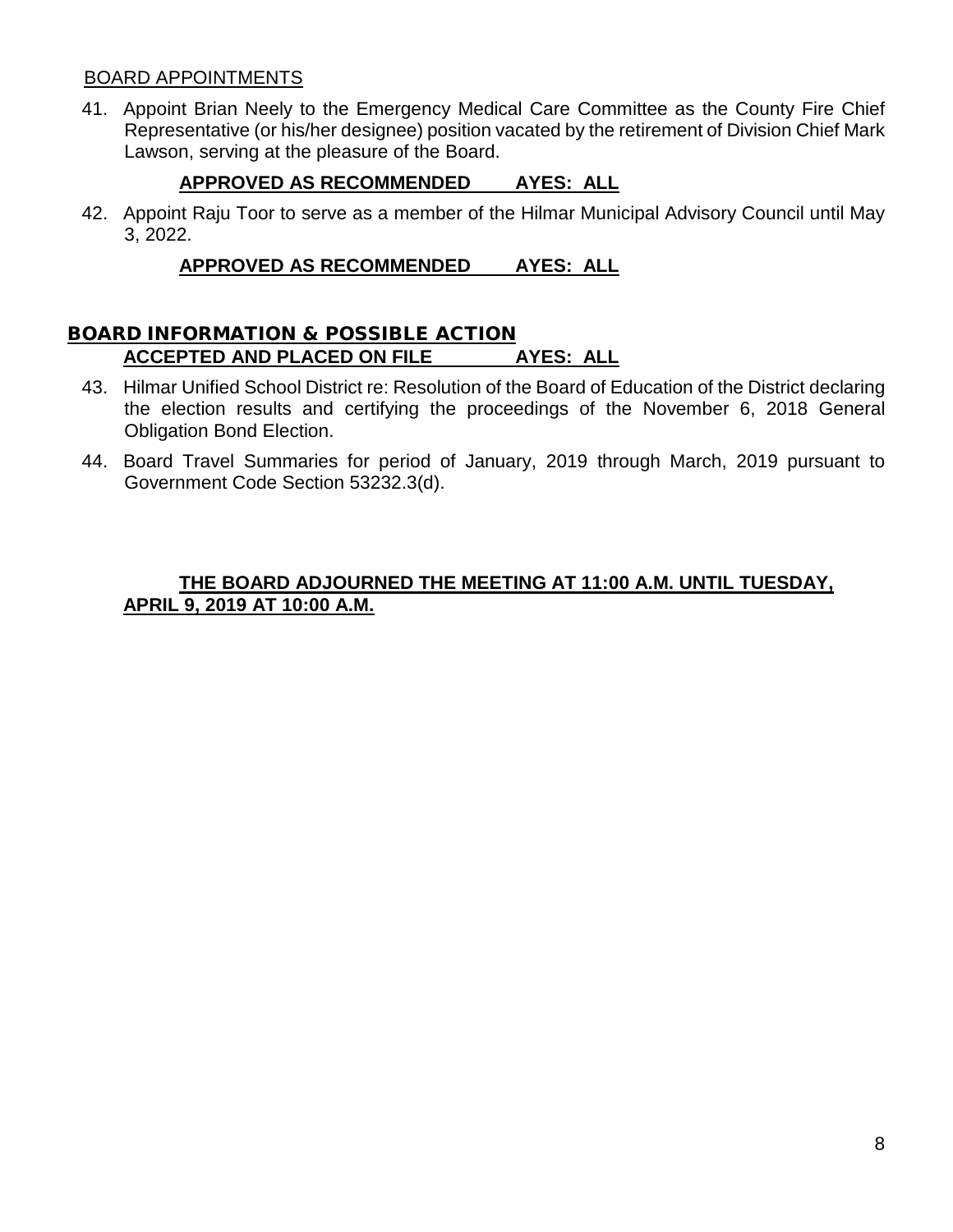## **10:00 A.M. SCHEDULED ITEM 2019-03-26 PUBLIC OPPORTUNITY**

Mary Mc Waters with AFSCME Local 2703 speaks about an upcoming item from Workforce Investment that will effect several employees and requests the Board to look into the item.

Susan Flinspach, President of Friends of the Library and Library Advisory Commission member thanks the Board for changing some of the smaller libraries' hours to be open after school and advised that the Commission has adopted three of the County Libraries goals which are increased community engagement, literacy and improve library visibility.

Bob Plass, Chairman of the Library Advisory Commission thanks the Board for their ongoing support and talks about their summer reading program themed, "Reading is Delicious". He also asks the Board to consider more funding for promoting literacy for teens and children.

Michael Salvador, Chief of Police for the City of Atwater introduces himself to the Board and states that he looks forward to working with the Board and CEO.

Rebecca Nanyonjo-Kemp, Director of Public Health introduces the new Environmental Health Director, Vicki Jones, who speaks about her experiences and thanks the Board for the opportunity.

Juan Martinez, Program Manager with United Way speaks about their Red Nose Event on May 23, 2019, in Livingston and encourages the Board to participate in this annual event.

Rene LaRoche, Mariposa County Clerk of the Board and California Clerk of the Board of Supervisors Association (CCBSA) President presents Chief Deputy Board Clerk, Vicky Bryan with a Retirement Resolution from the Board.

Supervisor McDaniel presents Chief Deputy Board Clerk, Vicky Bryan a retirement plaque on behalf of the Board of Supervisors and thanks her for her many years of service to the County. Present: Pareira, Espinoza, Lor, McDaniel, Silveira

#### **10:00 A.M. SCHEDULED ITEM 2019-03-26 PUBLIC HEALTH – PUBLIC HEARING**

The time and date previously scheduled to consider the Report of Demolition and consider adding costs of demolition to the Tax Assessment Roll.

Director of Environmental Health Vicki Jones reviews the staff report and presents before and after photos of the property.

The Chairman opens the public hearing and asks if there is anyone present wishing to speak. No one speaks. The Chairman closes the public hearing.